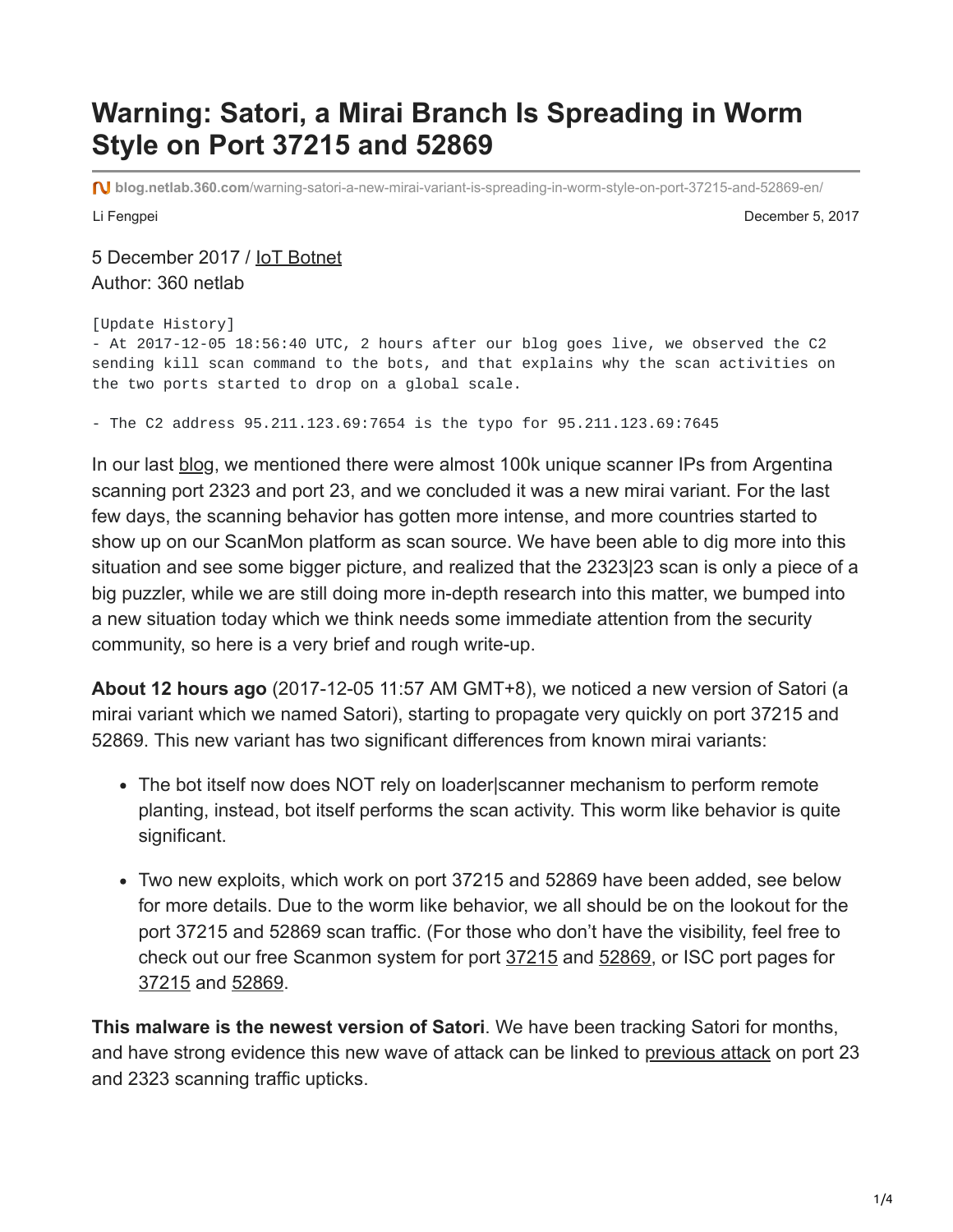The scanning IP (aka, the bot) numbers are now climbing straight up. For example, during last recent 12 hours we have seen 263,250 different IPs scanning port 37215, and 19,403 IPs scanning port 52869.



The Malware Sample and the C2s

We have collected following samples from our honeypot.

```
df9c48e8bc7e7371b4744a2ef8b83ddf hxxp://95.211.123.69/b
a7922bce9bb0cf58f305d17ccbc78d98 hxxp://95.211.123.69/fahwrzadws/okiru.mipsel
37b7c9831334de97c762dff7a1ba7b3f hxxp://95.211.123.69/fahwrzadws/okiru.arm7
e1411cc1726afe6fb8d09099c5fb2fa6 hxxp://95.211.123.69/fahwrzadws/okiru.x86
cd4de0ae80a6f11bca8bec7b590e5832 hxxp://95.211.123.69/fahwrzadws/okiru.x86
7de55e697cd7e136dbb82b0713a01710 hxxp://95.211.123.69/fahwrzadws/okiru.mips
797458f9cee3d50e8f651eabc6ba6031 hxxp://95.211.123.69/fahwrzadws/okiru.m68k
353d36ad621e350f6fce7a48e598662b hxxp://95.211.123.69/fahwrzadws/okiru.arm
8db073743319c8fca5d4596a7a8f9931 hxxp://95.211.123.69/fahwrzadws/okiru.sparc
0a8efeb4cb15c5b599e0d4fb9faba37d hxxp://95.211.123.69/fahwrzadws/okiru.powerpc
08d48000a47af6f173eba6bb16265670 hxxp://95.211.123.69/fahwrzadws/okiru.x86_64
e9038f7f9c957a4e1c6fc8489994add4 hxxp://95.211.123.69/fahwrzadws/okiru.superh
```
Satori borrows code from mirai with some major changes.

there are 3 C2s in the sample e1411cc1726afe6fb8d09099c5fb2fa6 we got,

- 95.211.123.69:7645
- network.bigbotpein.com:23
- control.almashosting.ru

Note: the only working c2 is **95.211.123.69:7645**, the other network.bigbotpein.com:23 and control.almashosting.ru is not actually being used here, they might be there just to trick security researcher to connect to the wrong C2s. (Note again, we also have old samples, as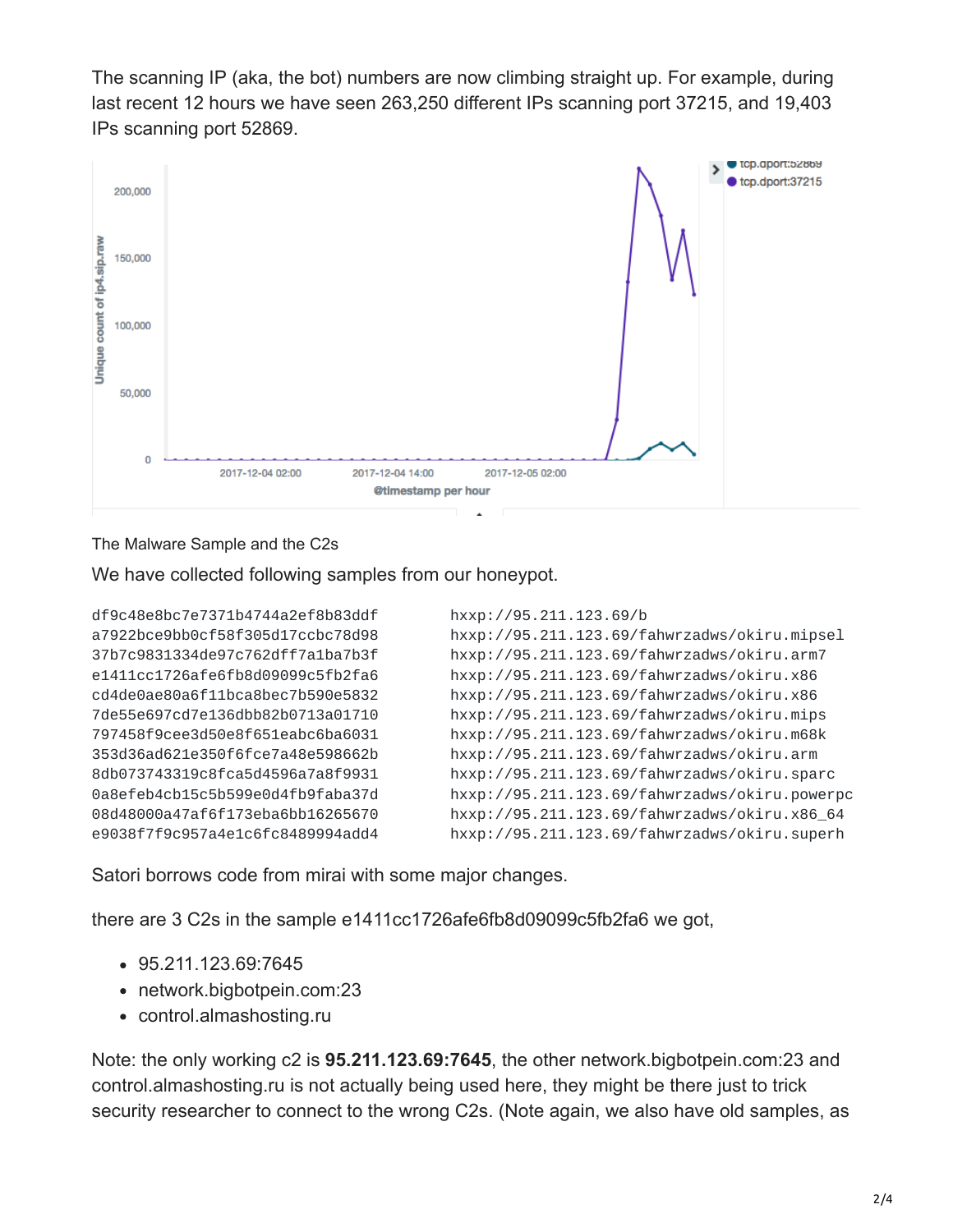well as some fresh new samples coming in, in which control. almashosting. ru is really been used.)

The Scanning Activity

As can be seen from the following picture, the bot will scan port 37215 and 52869 randomly, determined by the remainder of a random integer mod 3.

| 國國         |                                   |
|------------|-----------------------------------|
|            |                                   |
|            | loc 804B278:                      |
| call       | rand next                         |
| <b>MOU</b> | ebx, eax                          |
| call       | attack_init                       |
| sub        | esp, OCh                          |
| push       | offset aDeu<br>; "/dev"           |
| call       | <b>Sub 884C874</b>                |
| <b>NOV</b> | edx, 3                            |
| <b>mou</b> | eax, ebx                          |
| <b>NOV</b> | ecx, edx                          |
| xor        | edx, edx                          |
| div        | ecx                               |
| add        | esp, 10h                          |
| test       | d1, d1                            |
| jnz        | short loc_804B2AC                 |
|            |                                   |
|            |                                   |
| 耳番座        | 西省區                               |
| ca11       | scan_52869                        |
| jnp        | short loc_804B2B1<br>loc_804B2AC: |
|            | call<br>scan_37215                |
|            |                                   |
|            |                                   |
|            |                                   |
|            | 耳式障                               |
|            |                                   |
|            | loc 804B2B1:                      |
|            | ebp, ebp<br>xor                   |
|            |                                   |

## The Exploits

During the scanning, Satori will utilize two different exploits, one on port 37215, while the other on 52869.

- The one on port 37215 is not fully disclosed yet, our team has been tracking this in the last few days and got quite some insight, but we will not discuss it here right now.(stay tuned for our update later).
- The one on port 52869 is derived from [CVE-2014-8361.](https://www.exploit-db.com/exploits/37169/)

Not only are Satori penetrating with these exploits, but they also drive infected devices to download themselves from the same original download URL. This makes a loop, and causes Satori spreading in a worm manner.

The Connection to Previous Port 23 and 2323 Scanning Upticks

In our [previous blog](http://blog.netlab.360.com/early-warning-a-new-mirai-variant-is-spreading-quickly-on-port-23-and-2323-en/), we have mentioned an upticks on port 23 and 2323 scanning traffic in Argentina.

Actually, in the next few days, more countries such as Egypt, Tunisia, Columbia have been picked up by our monitoring system, as we mentioned in the beginning of this blogpost, our investigation reveals the port scan is only part of the whole picture.